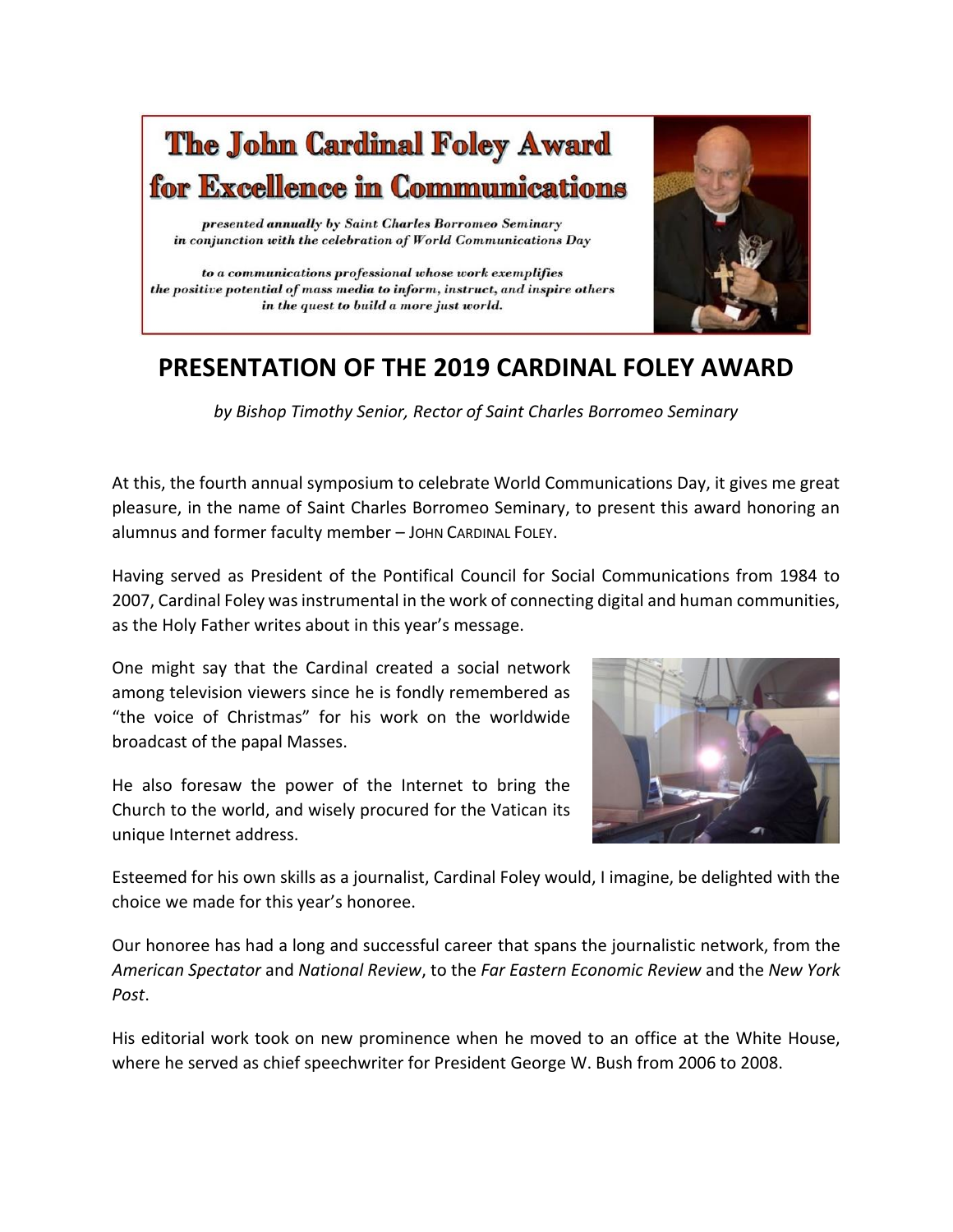Today, he is as a member of the editorial board at the *Wall Street Journal*, for whom he also writes the weekly "Main Street" column.

That's quite an appropriate title for his writings, which in recent months have offered both wit and wisdom on such wide-ranging topics of cultural interest a[s impeaching the president](https://www.wsj.com/articles/go-ahead-impeach-trump-11557788521) o[r giving](https://www.wsj.com/articles/a-nobel-prize-for-trump-11551138069?mod=searchresults&page=1&pos=13) 



[him the Nobel Prize,](https://www.wsj.com/articles/a-nobel-prize-for-trump-11551138069?mod=searchresults&page=1&pos=13) chea[ting on college SAT's](https://www.wsj.com/articles/cheating-on-the-sats-11554761226), and ["why the world needs cowboys."](https://www.wsj.com/video/series/journal-editorial-report/opinion-cowboy-up-why-the-world-needs-cowboys/B6C74B17-08E6-4D46-B53C-18D7821A0650?mod=searchresults&page=1&pos=1)

Last year, he even came to the defense of his undergraduate alma mater with a common-sense argument as to why Our Lady's university should keep its ["fighting Irish" image](https://video.foxnews.com/v/5728030951001/#sp=show-clips).

Whatever the topic, our honoree seems to have embodied the tag line of one of his first employers, namely, that "politics is too important to take seriously."

But his important work does give us serious insights on social ideas that reflect on, or contribute to, our American values.

Commenting on economics, law, religion, and other matters of cultural concern, he gives us pause to think about how we can all grow better, as individuals and as a society.

And thanks to digital media, his good thoughts now have a global reach:

- His newspaper columns reach nearly 2.5 million subscribers.
- His Twitter feed goes out to more than 9,000 followers.
- And scores of viewers see him engage the issues on C-Span, Fox News, or other television broadcasts.



But, as Pope Francis reminds us in this year's [message for World Communications Day](http://w2.vatican.va/content/francesco/en/messages/communications/documents/papa-francesco_20190124_messaggio-comunicazioni-sociali.html), "it is not enough to multiply connections in order to increase mutual understandings."

Instead, that understanding builds on two responsibilities at the heart of all communications: one to guard and reveal the truth, and the other to respect and promote the humanity of persons in our networks.

The honor we bestow this evening reflects our belief that these two responsibilities are admirably and faithfully fulfilled in the work of this journalist, editor, speechwriter, and commentator.

And so, I ask you all now to join me in congratulating the recipient of the *2019 John Cardinal Foley Award for Excellence in Communications* …